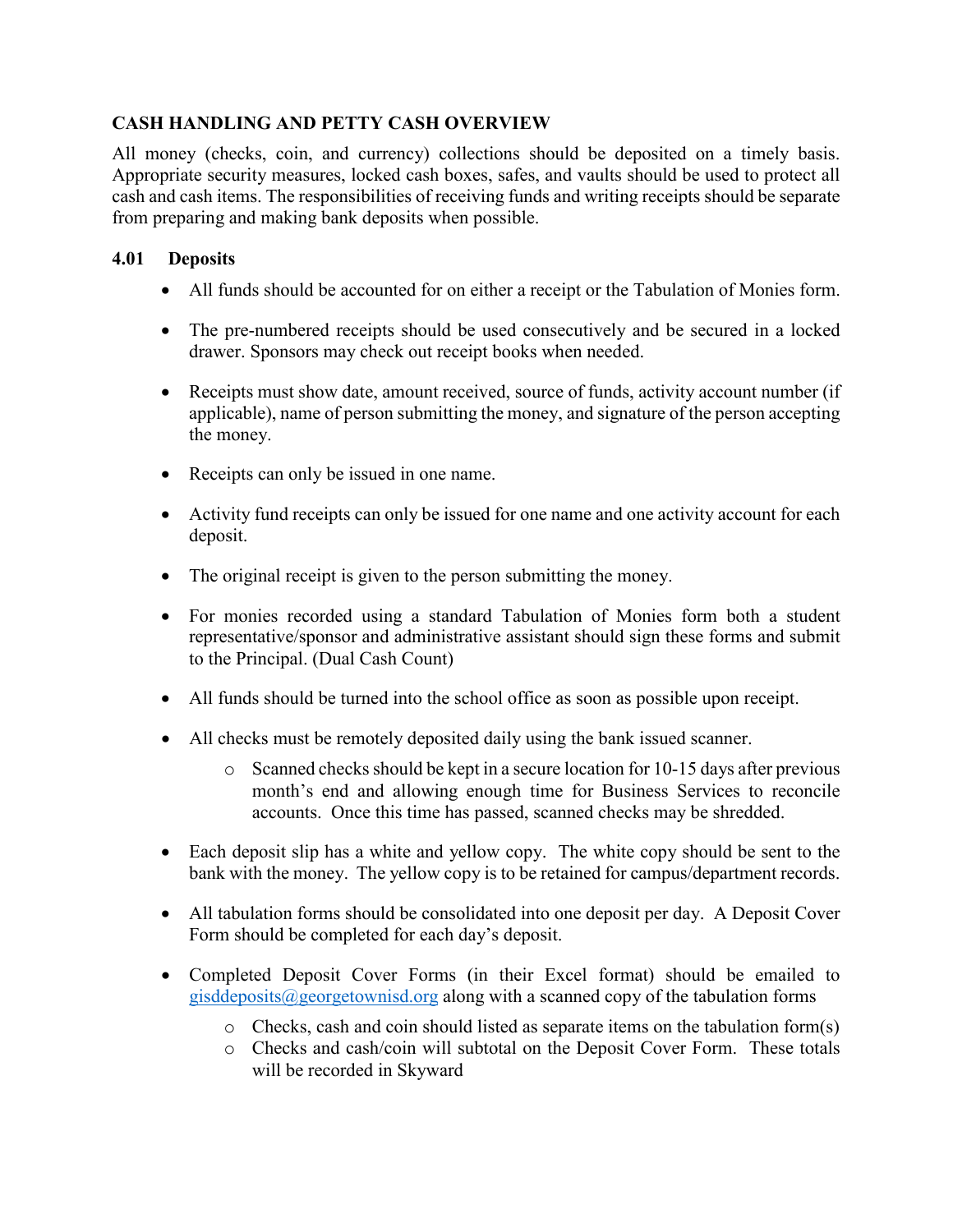- Cash & coin should be prepared for pickup by courier. (Checks will be remotely deposited)
- The bank bag number should be listed on the Deposit Cover Form and deposit slip.
- The bank bag must be completed in its entirety.
- Third party checks and post-dated checks cannot be accepted from any source.
- Bank deposits should be made daily with in-house courier. No deposits should be held onsite. Any discrepancies between the deposit total and the bank total will cause the bank to notify the District. The error will be researched and the total adjusted accordingly.
- Cash receipts can never be used to cash checks from employees or parents.
- All returned checks are collected by Business Services and returned to the proper campus for handling.
- Any returned check that cannot be collected will be charged back to the revenue account or activity fund account to which it was originally deposited.

#### **4.02 Standard Method of Preparing Deposits**

- Deposit bags and slips are provided by Business Services. To order additional ones, send an email to the Accounting Manager.
- Deposit bags should be made available to campus secretaries and cafeteria managers.
- The administrative assistant/sponsor must ensure that all currency is face up and sorted by denomination.
- Order denominations from smallest to largest.
- Count the cash carefully and write the total within the designated space in the "Currency" section of the deposit slip.
- Carefully count the amount of loose coin that will be placed in the deposit bag and record the coin amount within the "Coin" portion of the deposit ticket.
- Add the total coin and currency amount and write it in SUBTOTAL/TOTAL CASH.
	- o Note: You must include the coin amount within the SUBTOTAL/TOTAL CASH and the TOTAL DEPOSIT/GRAND TOTAL.
- Place the cash and coin in the top portion of the deposit bag and seal.
- Place the white copy of the deposit slip in the bottom portion of the deposit bag and seal.
- The administrative assistant/sponsor should place the deposit in the campus safe where it should remain until picked up by the in-house courier.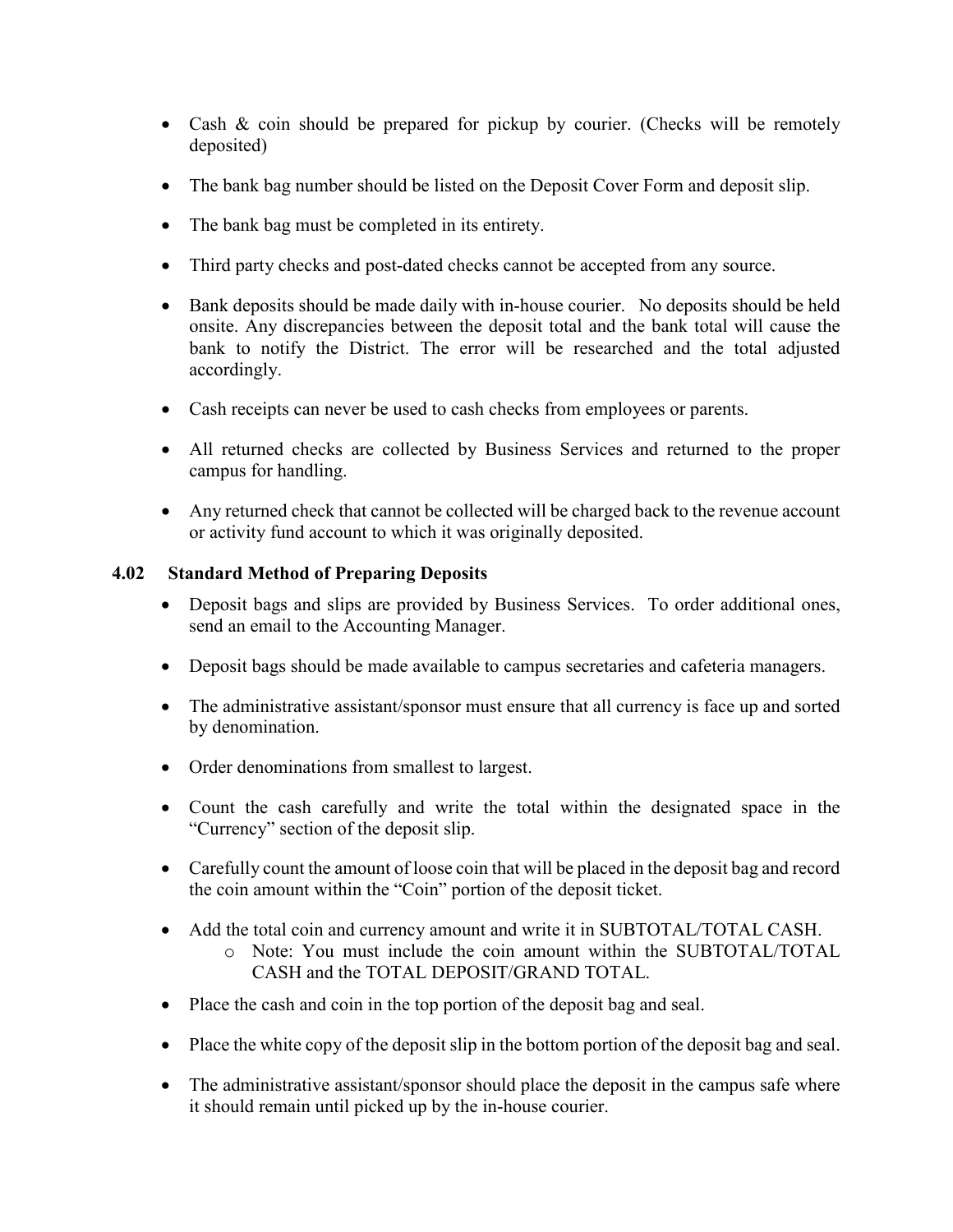• Complete a Daily Deposit Record (Log book) for each bank.

# **4.03 Cash Drawer Procedures**

- Every cashier must know how to make change from a cash drawer.
- Count returned change at least two (2) times.
	- o When change is taken from the drawer; then
	- o As it is given to student, parent, etc.
- Hold out bill until change is returned to student.
- Do not cash checks from drawer.
- Do not give change from checks.
- Do not leave drawer open between transactions.
- Count change from bank or any other source before putting in drawer.
- An Over/Short log should be kept.
- **Never** reimburse cash drawer from personal funds.

#### **4.04 Courier Procedures**

- Courier services are scheduled for each morning for every day of instruction. Most locations receive daily service.
- A designated employee and back up at each location will be assigned as the staff member to receive the deposit bags and prepare the courier manifest. Deposit bags should include the campus name and date. The total amount of the deposit and the amount indicated on the front of the bag should equal.
- Campus personnel, prior to the arrival of the courier, complete a Daily Deposit Record (Log book).
- Upon arrival of the courier, campus personnel must confirm that the courier has signed each line of the log book(s) at the time of pickup. Each line represents one deposit bag and the signature transfers responsibility to the courier for the bag/deposit.
- The courier will not touch the safe or locked drawer where money is kept. Campus personnel must remove the deposit bags from the safe and hand them to the courier.
- The courier's last stop each day is the Hammerlun Center for Leadership and Learning. The courier will deliver deposits intended for the Athletics and Fine Arts Departments.
- The courier will make copies of the log book for his records after receipt of items is acknowledged by signature.